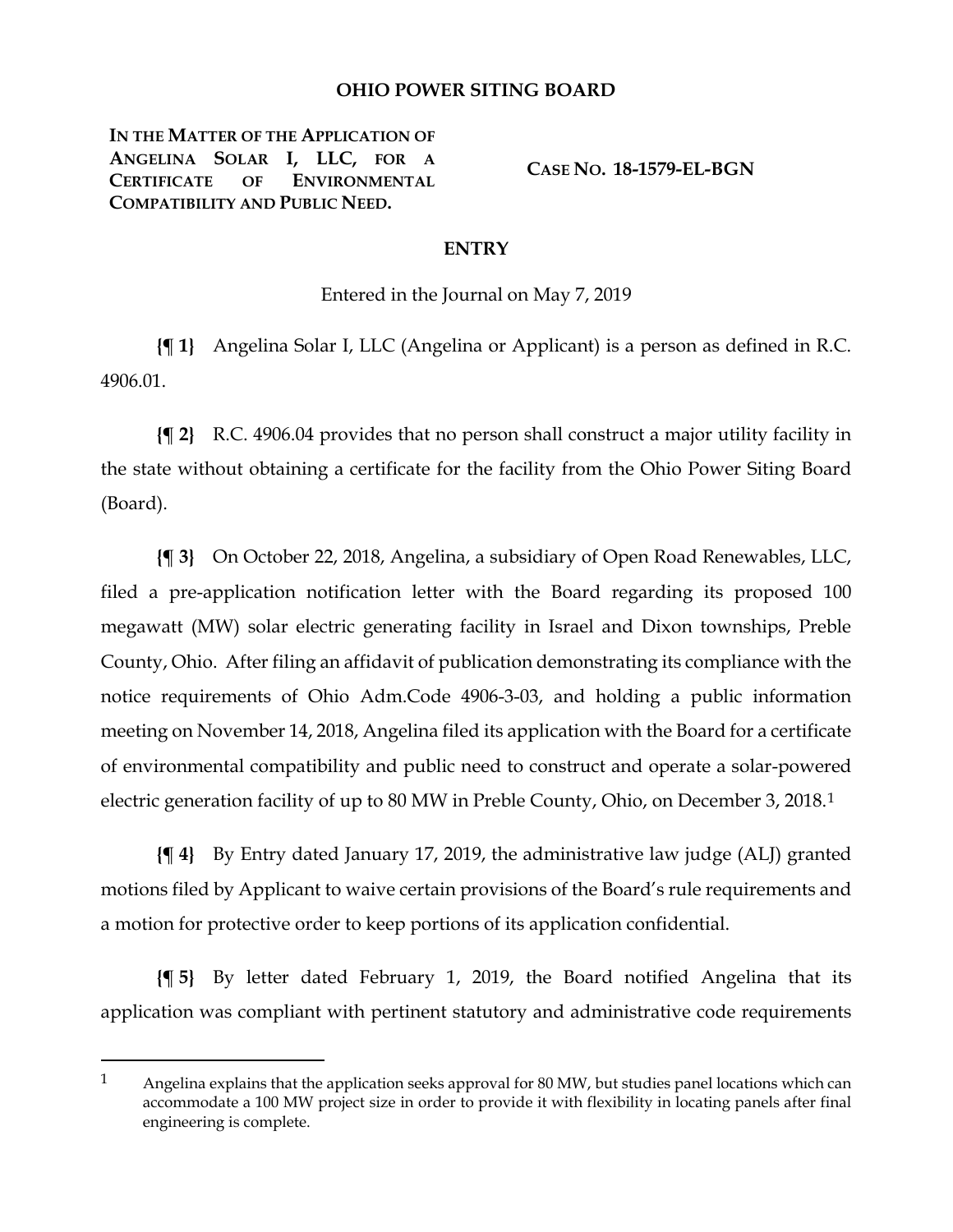and provided sufficient information to permit Staff to commence its review and investigation. And, on February 7, 2019, Angelina filed a certificate of service of its accepted and complete application and proof that it submitted its application fee to the Treasurer of the State of Ohio as required by Ohio Adm.Code 4906-3-07.

**{¶ 6}** By Entry dated February 14, 2019, the ALJ issued a procedural schedule that announced an effective date for Angelina's application; set filing deadlines for petitions to intervene, Staff's report of investigation (Staff Report), an issues list, and direct testimony; established dates and locations for a local public hearing and an evidentiary hearing; and directed Angelina to publish public notice of the hearings and additional information required by Ohio Adm.Code 4906-3-09. Pursuant to that Entry and in accordance with Ohio Adm.Code 4906-3-09(A)(1), Angelina filed initial proofs of publication of public notice on March 15, 2019, and March 27, 2019. The Staff Report was filed on April 15, 2019, and several entities filed issues lists by the deadline of April 24, 2019. Angelina filed proof of its second public notice pursuant to Ohio Adm.Code 4906-3-09(A)(2) on April 26, 2019.

**{¶ 7}** Meanwhile, by Entry dated April 18, 2019, the ALJ granted the various notices and motions to intervene filed by the Preble County Commissioners; Kyle Cross, the Preble County Engineer; the Preble County Soil & Water Conservation District; the Board of Trustees of Israel Township; the Board of Trustees of Dixon Township; the Eaton Community School District; the Ohio Farm Bureau Federation; and Concerned Citizens of Preble County, LLC, Robert Black, Marja Brandly and Michael Irwin, Campbell Brandly Farms, LLC, Kevin and Tina Jackson, Vonderhaar Family ARC, LLC, and Vonderhaar Farms, Inc.

**{¶ 8}** The local public hearing occurred as scheduled on April 30, 2019.

**{¶ 9}** Subsequently, on May 3, 2019, Angelina filed a motion to call and continue the evidentiary hearing and request for expedited ruling. Angelina requests that the record for the evidentiary hearing be opened as scheduled on May 14, 2019, but then be continued to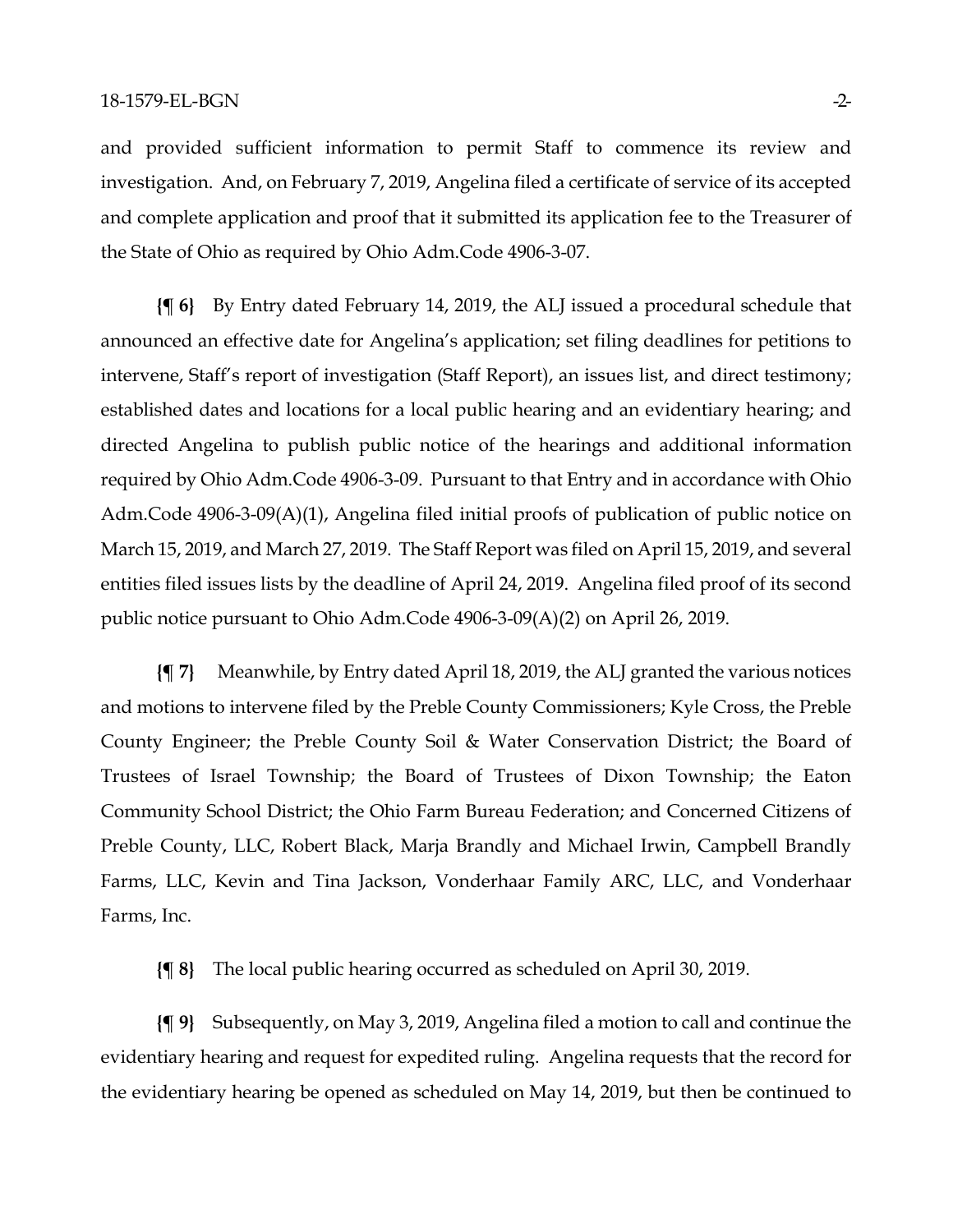a future date such that the parties can engage in settlement discussions. For cause, Angelina points to the need to accommodate settlement discussions to attempt to resolve some or all of the issues in this proceeding within what is, currently, a strained case schedule; Angelina also notes that opening the evidentiary hearing as scheduled on May 14, 2019, will preserve its efforts to publish notice of the hearing as required by Ohio Adm.Code 4906-3-09. Angelina states that, prior to filing the motion, it contacted all parties and none opposes the motion nor its request for an expedited ruling.

**{¶ 10}** Upon review, the ALJ finds that Angelina's motion to call and continue the evidentiary hearing is reasonable and should be granted. The ALJ will open the evidentiary record in this matter as scheduled on May 14, 2019, at 10:00 a.m., will take appearances of counsel, and will take testimony from members of the public who are present before adjourning for the day to reconvene the hearing at a later date. All parties will be expected to remain and participate in settlement negotiations, as well as discuss and propose a date to resume the evidentiary proceedings, which date will be set by future entry.

**{¶ 11}** It is, therefore,

**{¶ 12}** ORDERED, That Angelina's motion to call and continue the evidentiary hearing be granted as stated in Paragraph 10. It is, further,

**{¶ 13}** ORDERED, That a copy of this Entry be served upon all parties and interested persons of record.

## THE OHIO POWER SITING BOARD

*/s/Patricia A. Schabo*

By: Patricia A. Schabo Administrative Law Judge